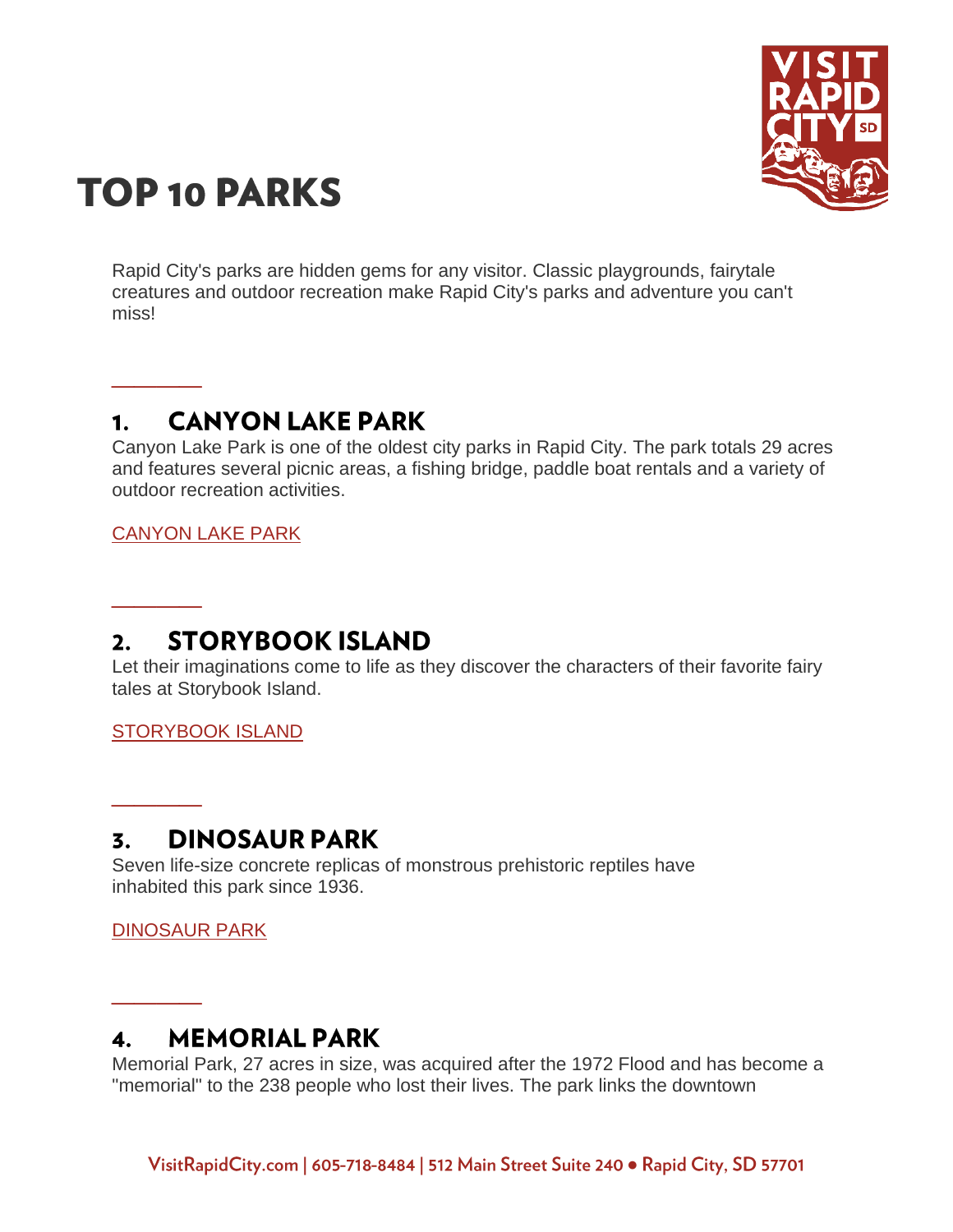area, The Monument, formerly known as the Rushmore Plaza Civic Center, Rapid City Central High School and The Journey Museum & Learning Center.

[MEMORIAL PARK](https://www.visitrapidcity.com/things-to-do/attractions/memorial-park-berlin-wall-exhibit)

**\_\_\_\_**

**\_\_\_\_**

**\_\_\_\_**

**\_\_\_\_**

## **FOUNDERS PARK** 5.

Founders Park is approximately 60 acres; most of the open space was acquired after the 1972 Flood. The parking lot is used as a popular trailhead for the bike path, which runs along Rapid Creek, and for a local Farmers Market during the summer months.

[FOUNDERS PARK](https://www.visitrapidcity.com/things-to-do/tours-historic-districts/founders-park)

#### **SIOUX PARK** 6.

Sioux Park, located next to Storybook Island along Rapid Creek, contains 220 acres and is home to the William Noordermeer Formal Gardens.

#### **SKYLINE WILDERNESS AREA** 7.

Explore 150-acres of natural beauty resting above the city. Hike, bike or drive along the Skyline Wilderness Area and take in breathtaking vistas of Rapid City while immersing yourself in the ponderosa pines of this park.

#### **ROBBINSDALE PARK** 8.

Robbinsdale Park is home to the Harney Little League Complex (5 fields) a BMX bicycle track, three Picnic Shelters, playgrounds, Picnic areas, soccer field and a onemile walking loop and off-leash dog park.

[ROBBINSDALE PARK](https://www.visitrapidcity.com/things-to-do/attractions/robbinsdale-park)